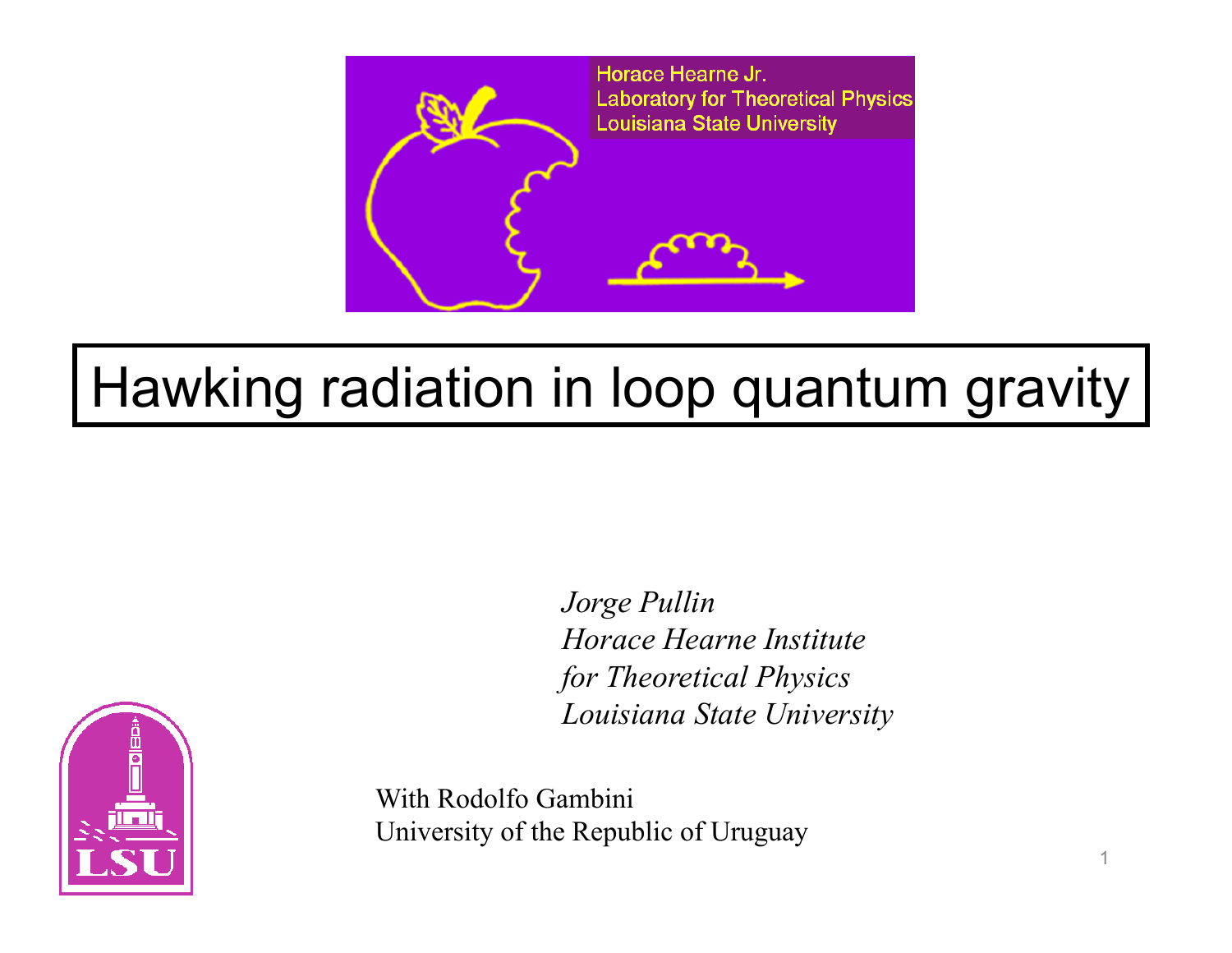## Plan

- Review of quantum theory of spherically symmetric vacuum space-times.
- The matter Hamiltonian as a parameterized Dirac observable.
- Quantum vacua.
- Hawking radiation.
- Paradigm of evaporation.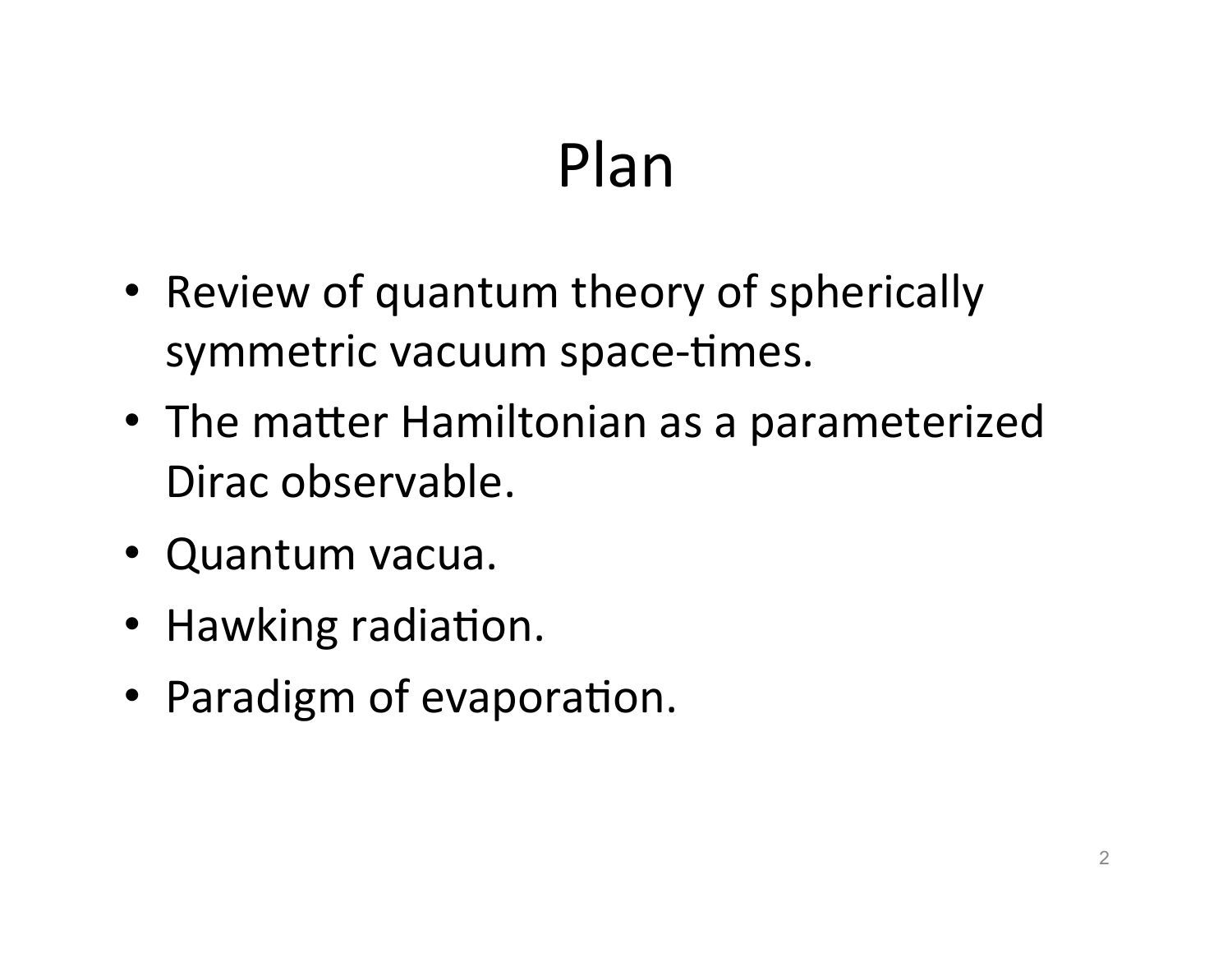## **Summary:**

We have recently found, in closed form, the space of physical states corresponding to spherically symmetric vacuum space-times in loop quantum gravity.

We wish to consider the quantization of a test scalar fields on such quantum space-times.

The idea will be to represent the matter part of the Hamiltonian constraint as a parameterized Dirac observable for the gravitational variables and we can therefore evaluate its expectation value on states of the physical space of states of vacuum gravity.

We choose states very peaked around a Schwarzschild space-time of a given mass. The resulting expectation value of the matter part of the Hamiltonian constraint becomes a classical Hamiltonian, quantum corrected due to the quantum background space time. We proceed to quantize such Hamiltonian in the traditional way, defining modes and creation and annihilation operators and obtain its vacua. We then compute the Hawking radiation.

**Main result:** the quantum background space-time acts as a lattice discretization of the field theory, naturally regulating it and eliminating infinities, but otherwise changing very little the traditional picture of QFT on CST.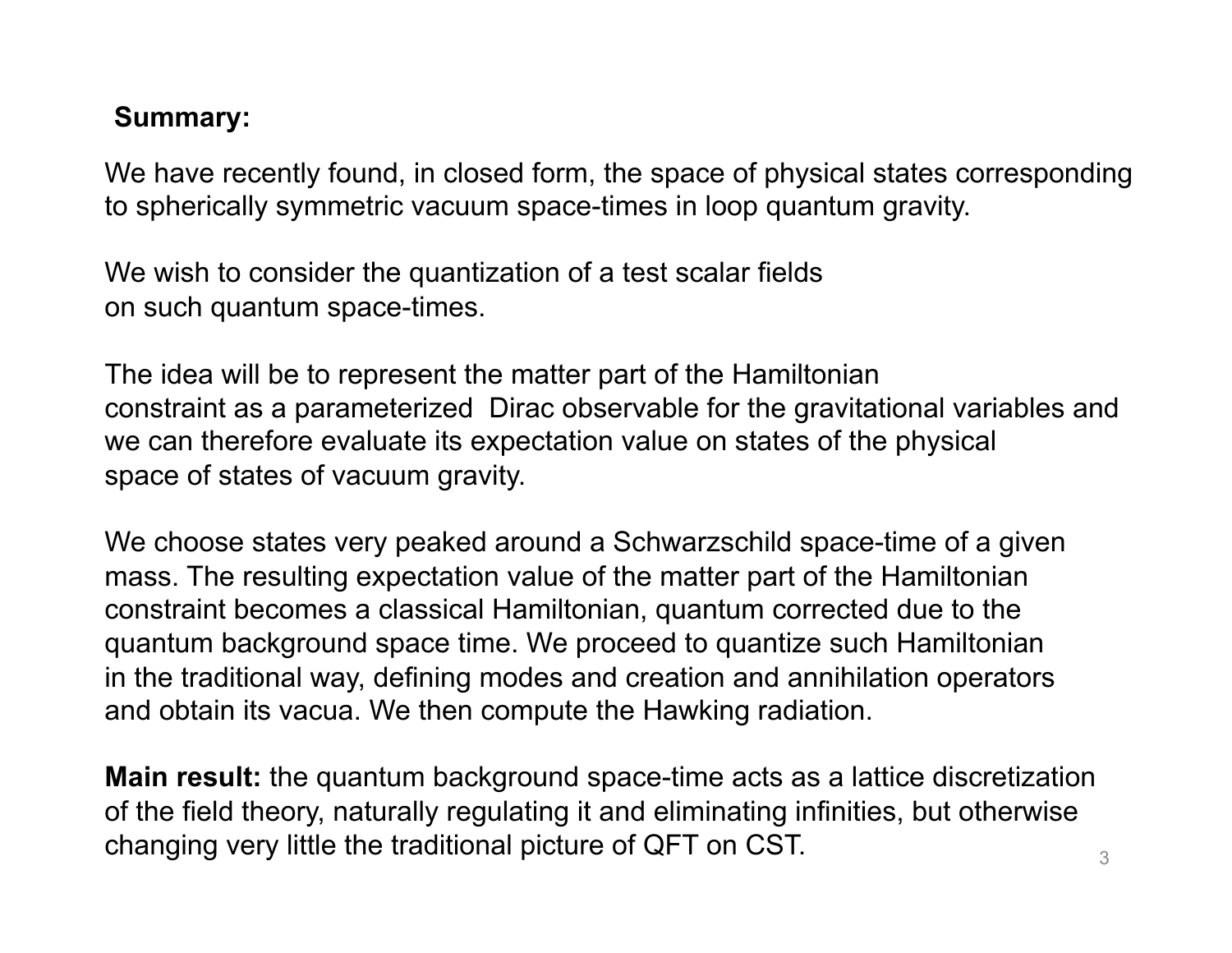#### **The quantum background: vacuum spherically symmetric LQG**

After a rescaling and combination of the constraints that turns their algebra into a Lie algebra, we were able to solve in closed form for the space of physical states of spherically symmetric vacuum LQG (RG, JP PRL 110, 211301)

We use the variables adapted to spherical symmetry developed by Bojowald and Swiderski (CQG23, 2129 (2006)). One ends up with two canonical pairs,  $E^x$ ,  $E^{\varphi}$ ,  $K_x$ ,  $K_{\varphi}$ .

$$
g_{xx} = \frac{(E^{\varphi})^2}{|E^x|}, \qquad g_{\theta\theta} = |E^x|,
$$
  

$$
K_{xx} = -\text{sign}(E^x) \frac{(E^{\varphi})^2}{\sqrt{|E^x|}} K_x \qquad K_{\theta\theta} = -\sqrt{|E^x|} \frac{A_{\varphi}}{2\gamma},
$$

Kinematical states are given by one dimensional spin networks,

$$
T_{g,\vec{k},\vec{\mu}}(K_x, K_{\varphi}) = \langle K_x, K_{\varphi} \mid \xrightarrow{\begin{array}{c} k_{i,j} & k_i \\ \hline \text{ } & \text{ }k_i \\ \text{ } & \text{ }v \\ \text{ } & \text{ }i \end{array}} \rangle
$$

$$
= \prod_{e_j \in g} \exp\left(\frac{i}{2}k_j \int_{e_j} K_x(x) dx\right) \prod_{v_j \in g} \exp\left(\frac{i}{2} \mu_j \gamma K_{\varphi}(v_j)\right) \qquad 4
$$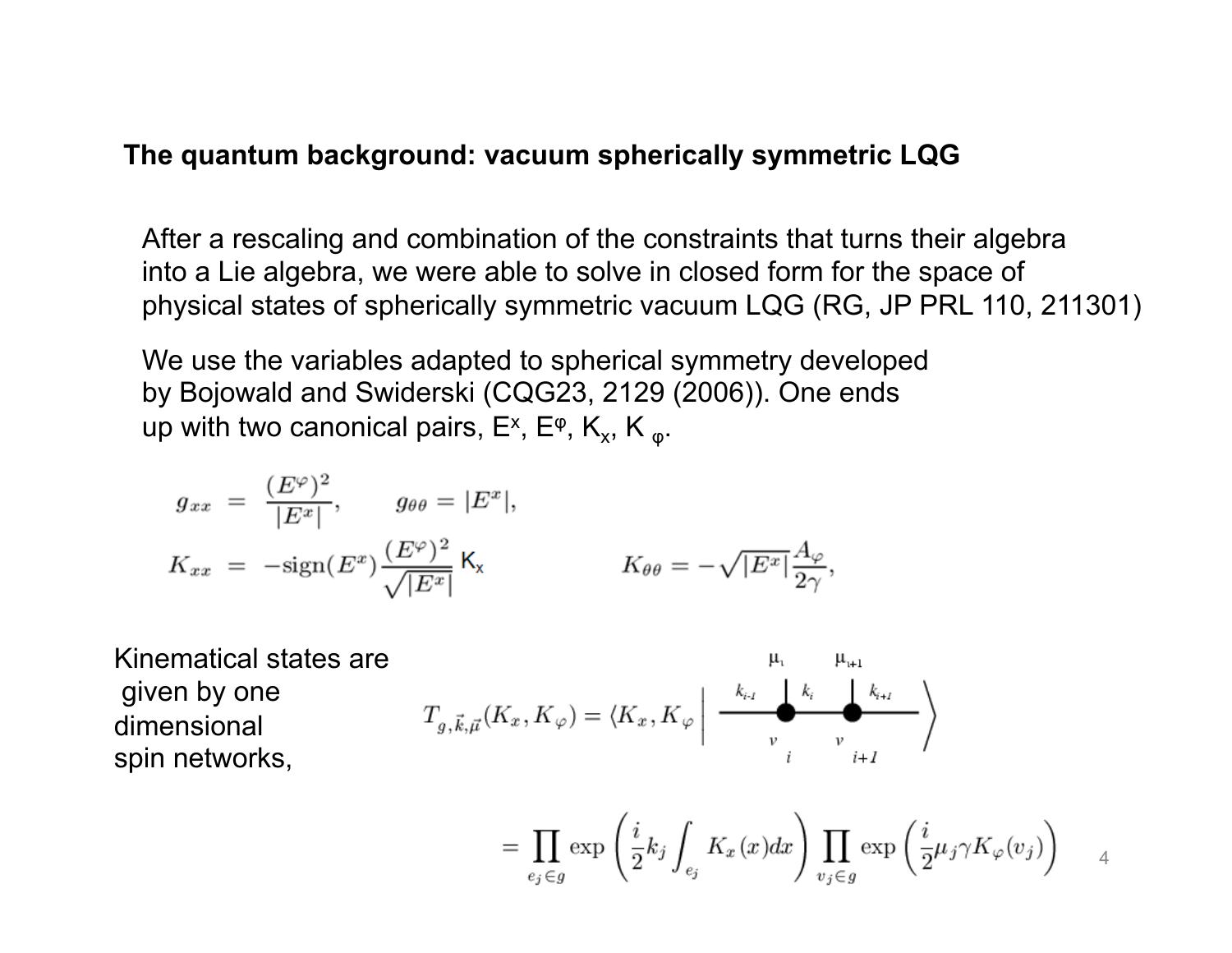A basis of he physical states are given by  $\;|\: \widetilde{g},\vec{k},M> \;\;\text{with} \;\;\widetilde{g}\;\;\;$  a diffeo equivalent class of one dimensional graphs, the k's are proportional to the eigenvalues of the areas of symmetry and M is the ADM mass.

More details in: RG, J. Olmedo, JP, CQG 31 095009 (2014) arXiv:1310.5996

This constitutes the physical space of states for pure gravity. We now want to study a quantum field living on this quantum state. For the combined system we assume the states have the form of a direct product between the gravity and the matter states.

We will represent the matter part of the Hamiltonian constraint as a parameterized Dirac observable of the gravitational degrees of freedom. This will allow to promote it to an operator that is well defined on the physical space of states.

Since some people may not be familiar with this technique we will review it a bit.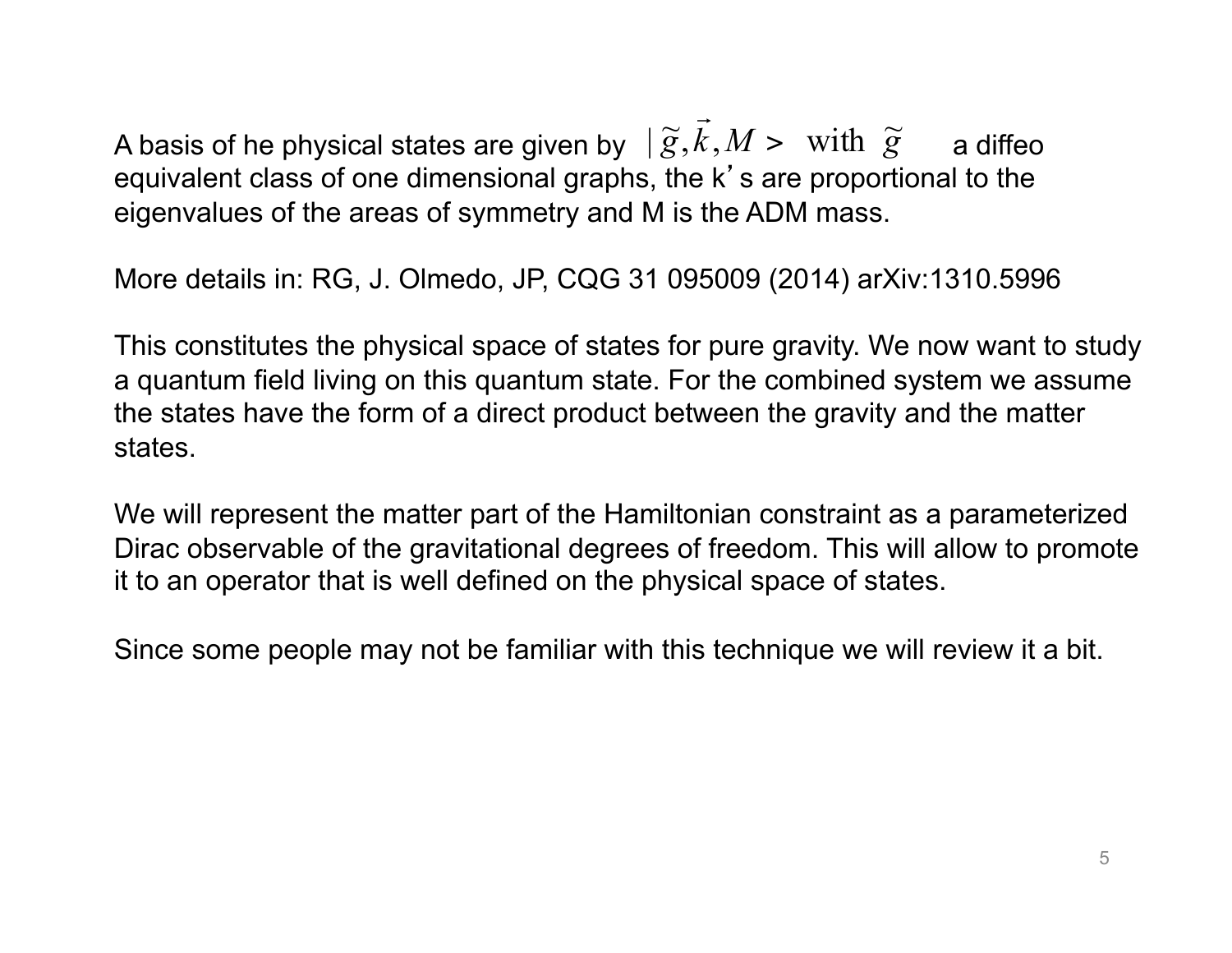#### **Parameterized Dirac observables:**

People are familiar with Carlo's evolving constants of the motion. They are Dirac observables that are function of a parameter.

$$
\{Q_i(t), \phi_\alpha\} \approx 0 \qquad Q_i(t, q^a, p_a)|_{t \to 1} = q_i
$$

**For instance, for the relativistic particle.**  Two independent observables:

$$
\phi=p_{\scriptscriptstyle 0}^{\scriptscriptstyle 2}-p^{\scriptscriptstyle 2}-m^{\scriptscriptstyle 2}
$$

$$
p, X \equiv q - \frac{p}{\sqrt{p^2 + m^2}} q^0, \qquad Q(t, q^a, p_a) = X + \frac{p}{\sqrt{p^2 + m^2}} t
$$

 $Q(t = q^{0}, q^{a}, p_{a}) = q$ 

What is perhaps less well known is that they are a mechanism for representing gauge dependent quantities via Dirac observables. Their value is not well defined: it depends on the value of the parameter. Choosing a parameter is tantamount to choosing a gauge, and therefore the quantity becomes gauge invariant. <sup>6</sup>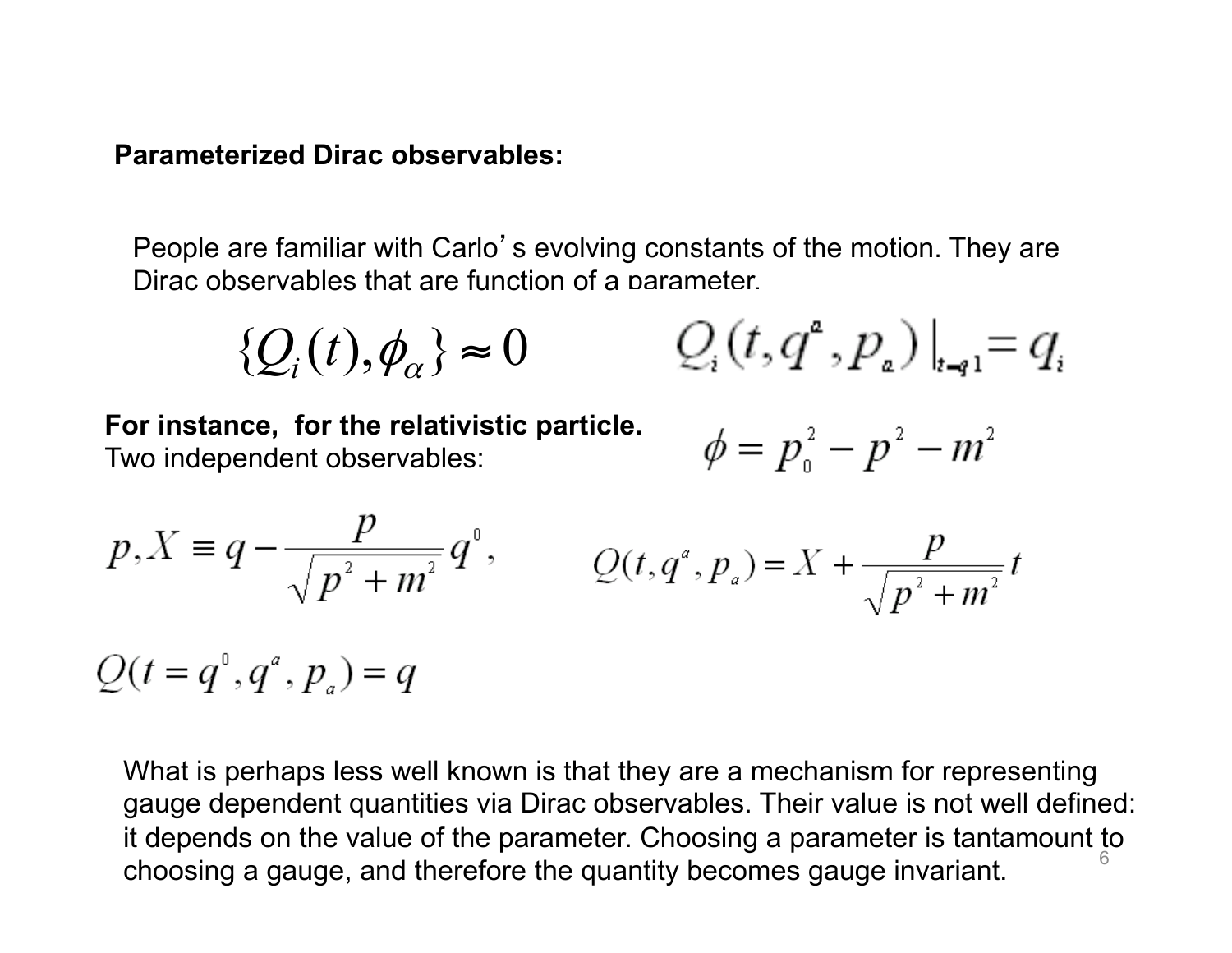For instance  $E^{x}(x)$  can be promoted to a parameterized observable,

One defines a Dirac observable O(z) z in [0,1]  
\n
$$
\hat{O}(z)|\vec{k}, \tilde{g}\rangle_{\rm phys} = \ell_{\rm Planck}^2 k_{\rm Int(Vz)}|\vec{k}, \tilde{g}\rangle_{\rm phys},
$$
\n
$$
\hat{E}^x(x)|\vec{k}, \tilde{g}\rangle_{\rm phys} = \hat{O}(z(x))|\vec{k}, \tilde{g}\rangle_{\rm phys}.
$$

Where  $z(x)$  is the functional parameter that embodies the fact that  $E^{x}(x)$  is gauge dependent.

One can also write a parameterized Dirac observable for the metric (e.g. tx component)

$$
g_{tx}=g_{xx}N_r=-\frac{\left(E^x\right)'\,K_\varphi}{2\sqrt{E^x}\sqrt{1+K_\varphi^2-\frac{2GM}{\sqrt{E^x}}}},
$$

Here the functional parameter is  $\mathsf{K}_{\scriptscriptstyle(\phi)}$ , which corresponds to a choice of slicing. For instance, for usual Schwarzschild coordinates  $\mathsf{K}_\phi\texttt{=}$ 0, and a non-vanishing  $K_{\varphi}$  can be used to consider horizon penetrating coordinates, like Eddington-Finkelstein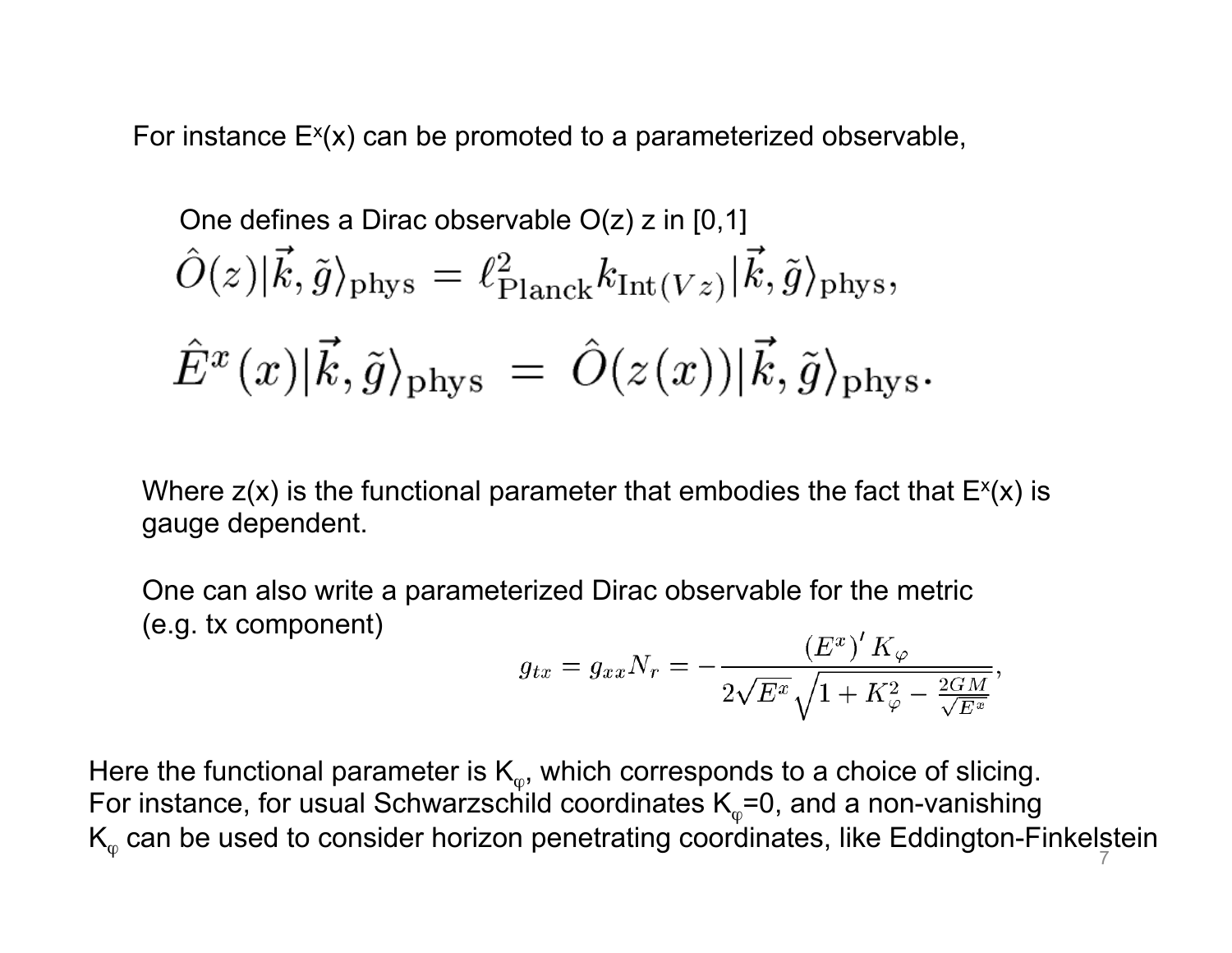The main effect of considering the quantum vacuum is that the equations for the scalar field become similar to those of a scalar field discretized on a lattice. The lattice in this case is provided by the (one dimensional) spin network state of the background space-time.

$$
\hat{H}_i = \hat{A}_i P_{\phi,i}^2 + \hat{B}_i \left(\phi_{i+1} - \phi_i\right)^2 + \hat{C}_i P_{\phi,i} \left(\phi_{i+1} - \phi_i\right)
$$

For states with equally spaced nodes and  $z(x)=x/x_{max}$ ,

$$
\begin{aligned} &\hat{A}_i|\psi,\tilde{g},\vec{k}\rangle_\text{grav} \;=\; \frac{1}{2}\frac{\left[\sqrt{|\Delta k_i+1|}-\sqrt{|\Delta k_i-1|}\right]^2\left(1+\mathcal{K}_{\varphi,i}^2-\frac{2GM}{\sqrt{\ell_{\text{Planck}}^2k_i}}\right)}{\ell_{\text{Planck}}^2k_i}|\psi,\tilde{g},\vec{k}\rangle_\text{grav},\\ &\hat{B}_i|\psi,\tilde{g},\vec{k}\rangle_\text{grav} \;=\; 2\frac{\left[\sqrt{|\Delta k_i+1|}-\sqrt{|\Delta k_i-1|}\right]^2}{\ell_{\text{Planck}}^2}\left(1+\mathcal{K}_{\varphi,i}^2-\frac{2GM}{\sqrt{\ell_{\text{Planck}}^2k_i}}\right)k_i^{3/2}\ell_{\text{Planck}}^3|\psi,\tilde{g},\vec{k}\rangle_\text{grav},\\ &\hat{C}_i|\psi,\tilde{g},\vec{k}\rangle_\text{grav} \;=\; 2\frac{\left[\sqrt{|\Delta k_i+1|}-\sqrt{|\Delta k_i-1|}\right]^2}{\ell_{\text{Planck}}^2}\sqrt{1+\mathcal{K}_{\varphi,i}^2-\frac{2GM}{\sqrt{\ell_{\text{Planck}}^2k_i}}}\mathcal{K}_{\varphi,i}\sqrt{\ell_{\text{Planck}}^2k_i}|\psi,\tilde{g},\vec{k}\rangle_\text{grav}. \end{aligned}
$$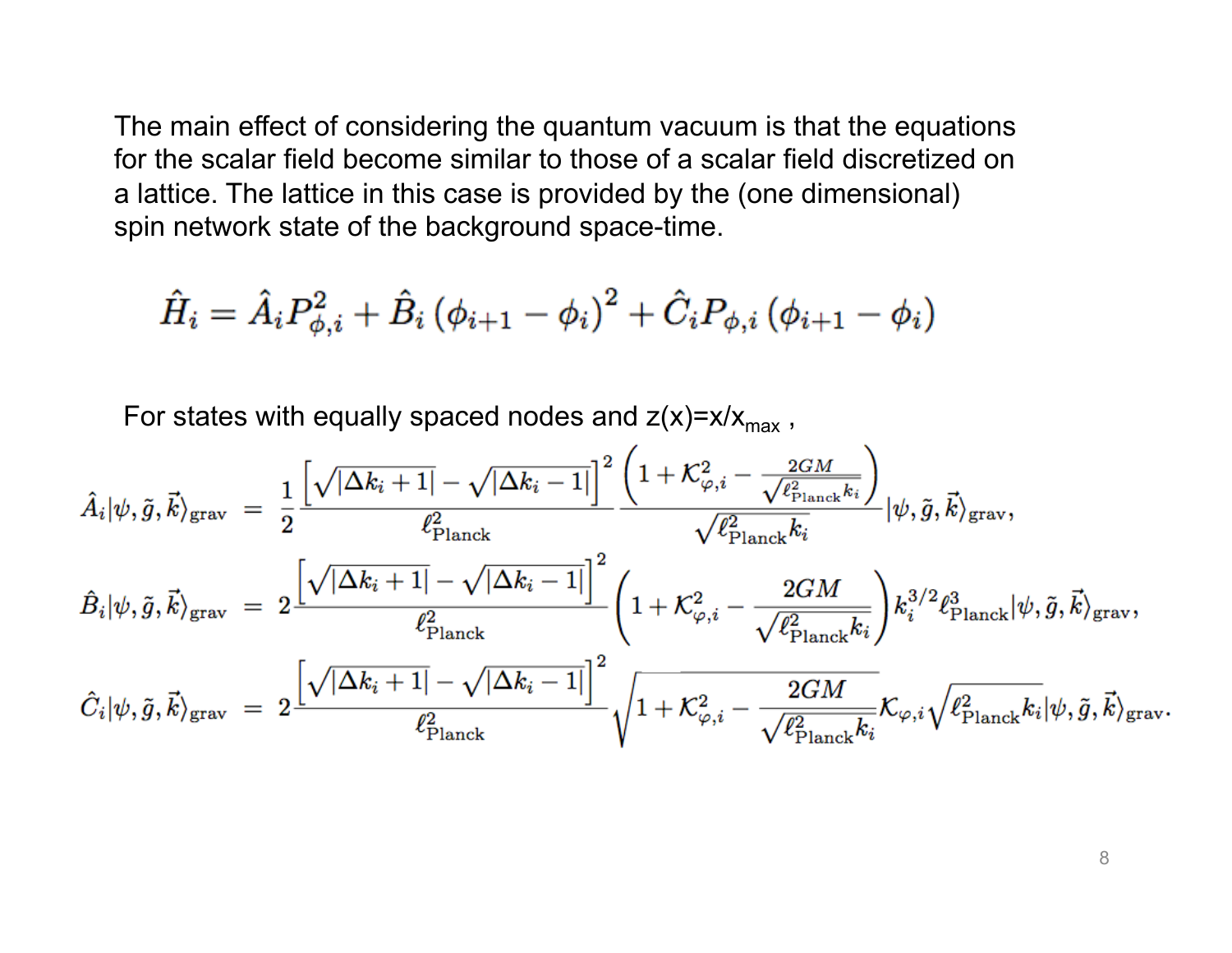The spacing in the lattice is given by the condition of the quantization of the area of the surfaces of spherical symmetry. That condition implies that the points are separated a distance at least  $\mathsf{L}^2_\mathsf{Planck}\text{/}\mathsf{(4GM)}$  in the exterior of the black hole.

As a consequence, the discrete equations become excellent approximations of the continuum equations at energies lower than the Planck energy, and most calculations follow like those in the continuum.

One can proceed to define modes and in terms of them creation and annihilation operators and compute the vacua. The calculations of the Unruh, Boulware and Hartle-Hawking vacua resemble those of the continuum with very small corrections.

The main change is that certain trans Planckian modes that would have wavelengths smaller than the lattice spacing are suppressed. This implies that physical quantities that may diverge at horizons, like the stress energy tensor, remain finite. This may have implications for future attempts to do back reaction calculations.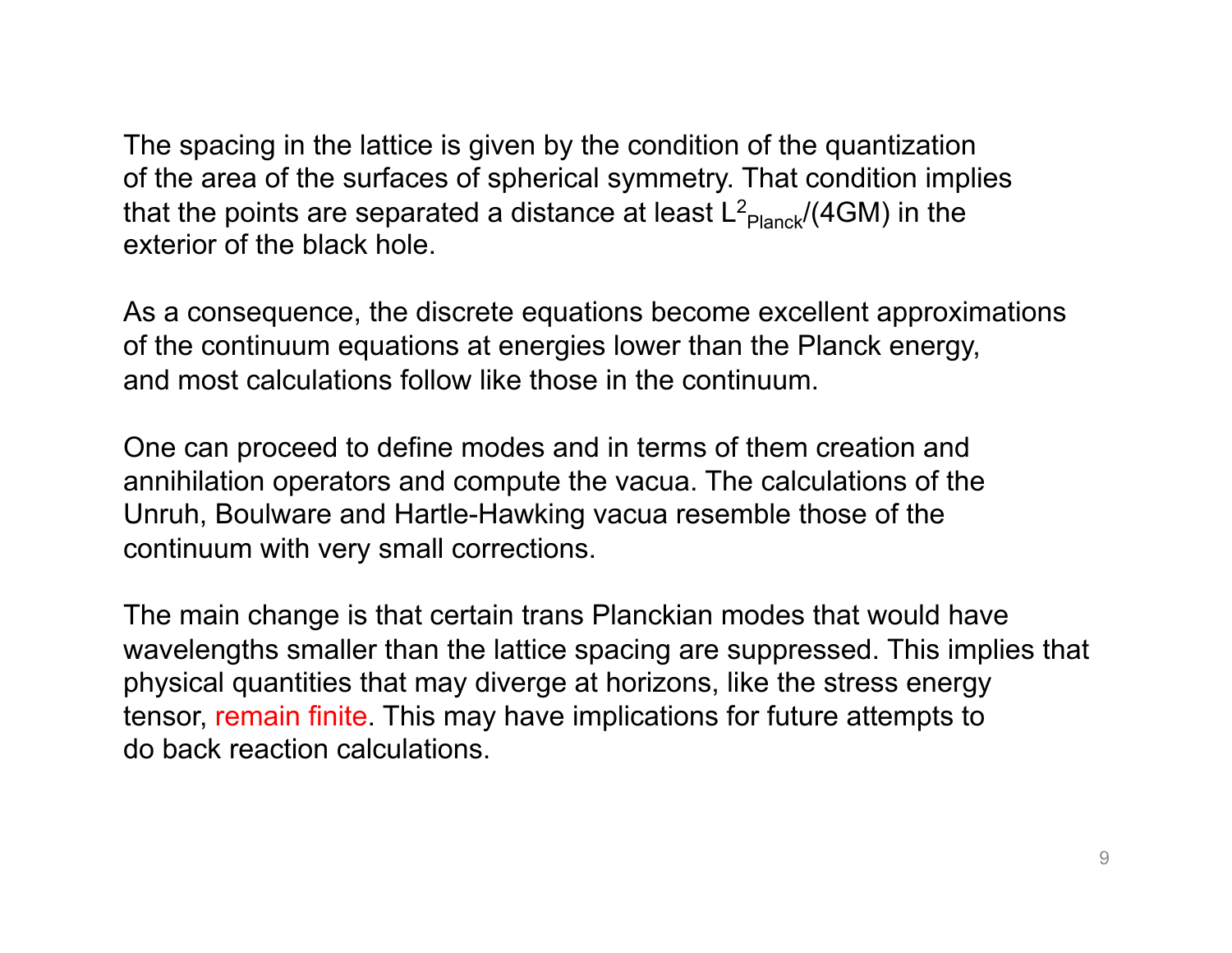The canonical equations for the scalar field correspond to a spatially discretized version of the Klein-Gordon equation in curved space time.

$$
(\sqrt{-gg^{ab}\phi_{,a}})_{,b}=0
$$

properties fo the Boulware modes The construction of quantum vacua is carried out considering modes that solve the wave equation and creation and anhilation operators for these modes. We will only sketch the

$$
z(x_j^*) = \frac{x(x_j^*)}{N_V \Delta} \qquad x_j^* = x_j + 2GM \ln(\frac{x_j}{2GM} - 1)
$$

$$
\partial_0^2 \phi(x_j^*, t) - \left[ \frac{\phi(x_{j+1}^*, t) - \phi(x_j^*, t)}{\Delta_j^2} - \frac{\phi(x_j^*, t) - \phi(x_{j-1}^*, t)}{\Delta_j \Delta_{j-1}} \right] = 0
$$

$$
\Delta_j = \Delta + \frac{2GM}{j}
$$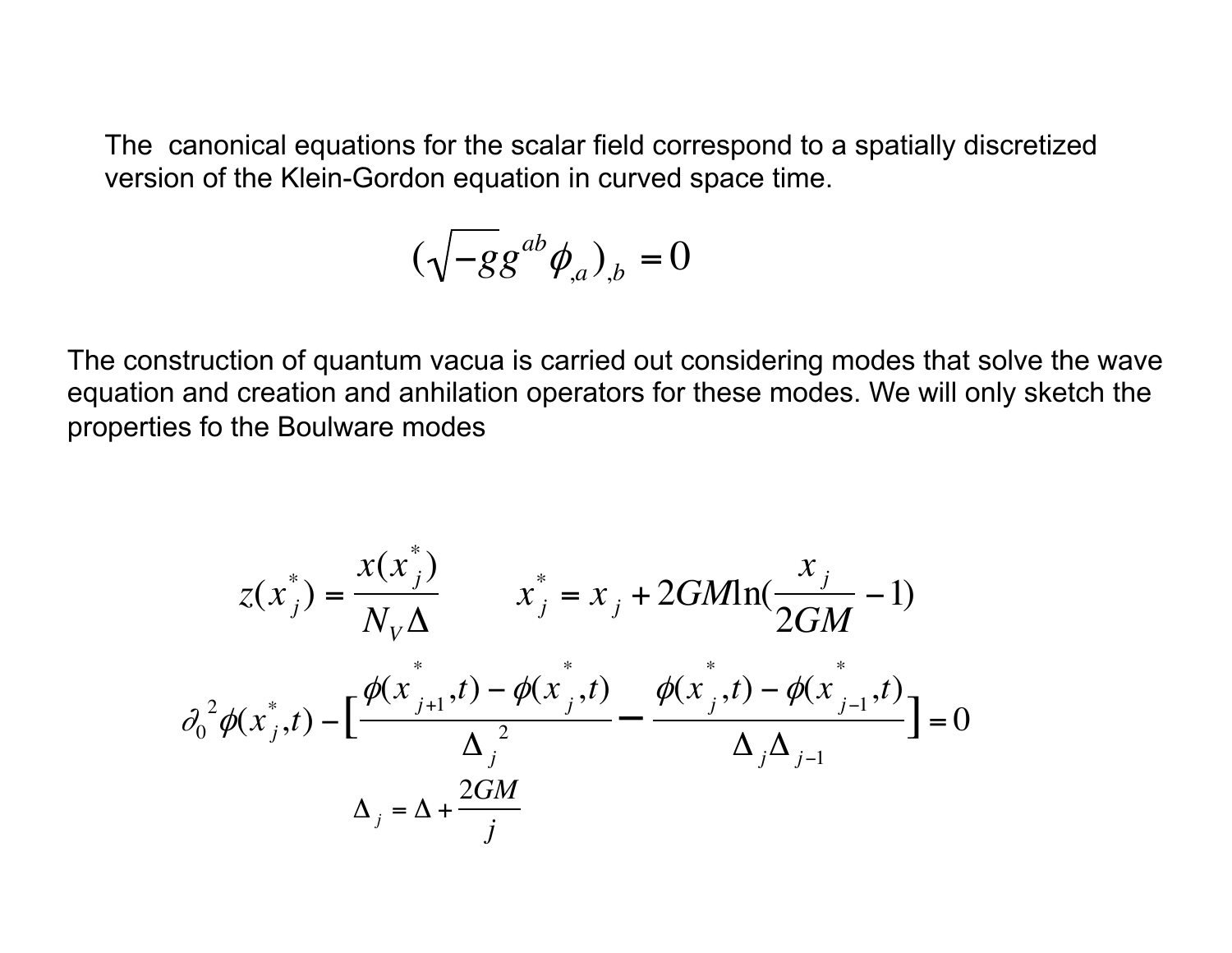and one recovers an excellent aproximation to the Boulware vacuum.  $\Delta_{j} \rightarrow \Delta$ 

Asymptotically, near scri<sub>-</sub> and scri<sub>+</sub> the modes are:

$$
f_{\omega} = \frac{1}{\sqrt{2\pi\omega}} \exp(-i\omega_n t - ik_n x^*) \qquad g_{\omega} = \frac{1}{\sqrt{2\pi\omega}} \exp(-i\omega_n t + ik_n x^*)
$$

with

$$
\omega_n = \sqrt{\frac{2 - 2\cos(k_n \Delta)}{\Delta^2}} \text{ and } k_n = \frac{2\pi n}{(N_V - i_H)\Delta}
$$

discreteness of the spin network state. In our treatment there are no arbitrary Near to the horizon trans Planckian modes are heavily suppressed due to the frequency trans-Planckian modes, the dispersion relation is modified in a sub-luminal way (it does not affect the horizon structure) and there are no singularities from physical quantities, like the expectation value of the stress energy tensor.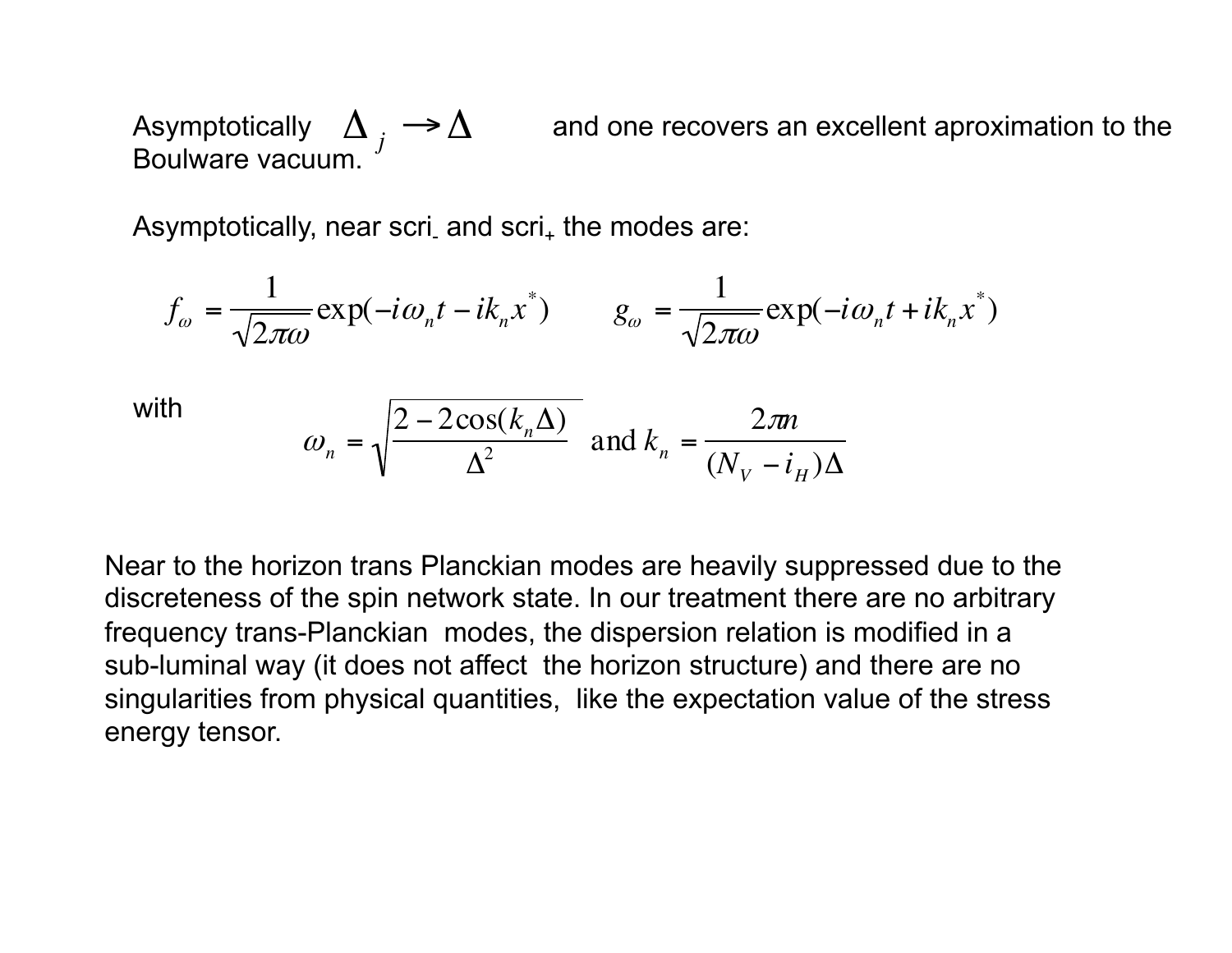One can perform similar analyses for the Unruh and Hartle-Hawking vacua.

A point to be careful about is that our spherical treatment uses from the outset variables adapted to the symmetry that are time independent. The spin network vertices we have chosen are fixed in those slicings. When one considers the slicings required for Hartle-Hawking and Unruh one ends up with spacings that are time dependent in the slicings considered and the resulting discretized wave equations reflect this. This does not cause problems and we have shown that one reproduces the usual results (more details in the paper).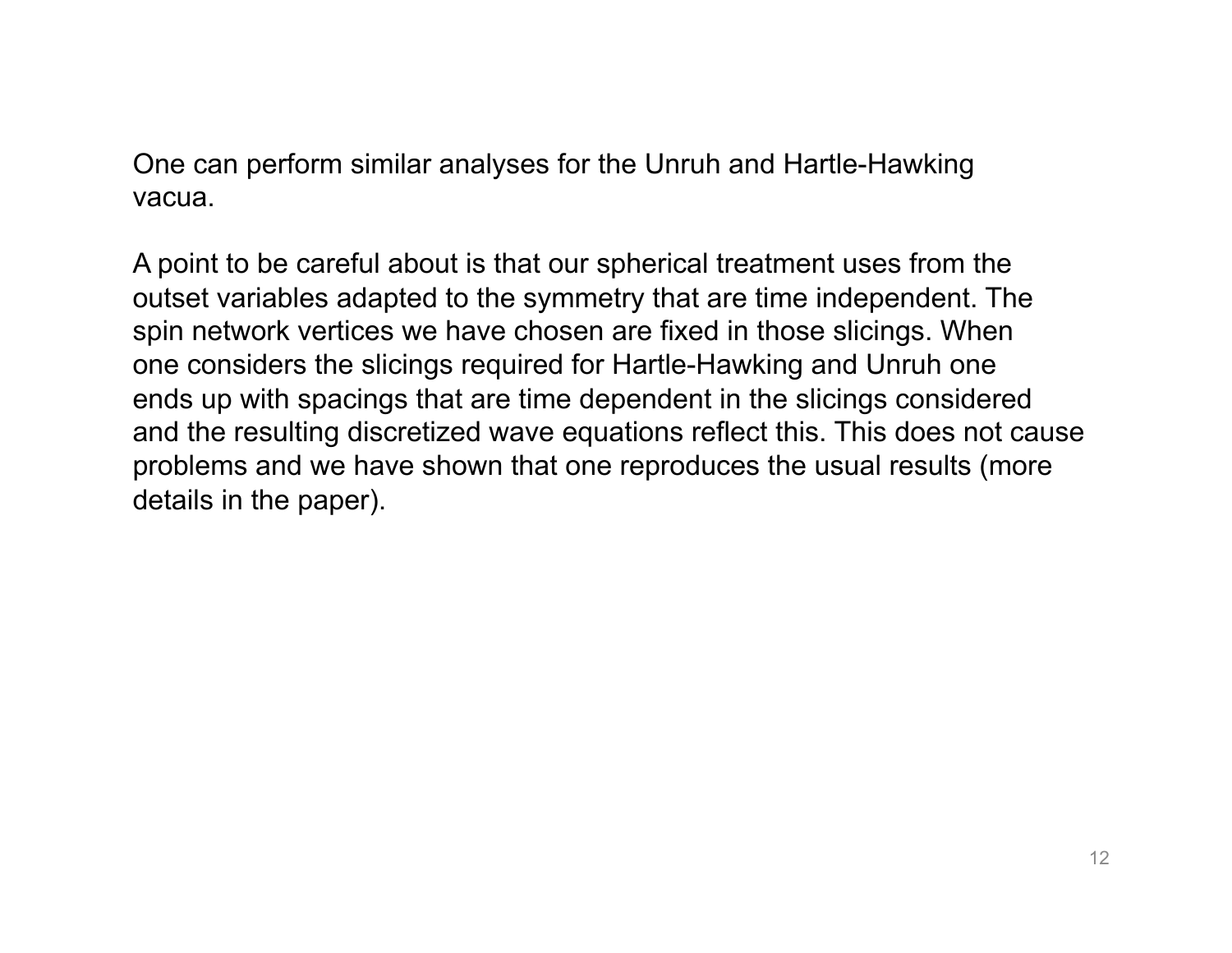### **Calculation of Hawking radiation**

The calculation of the Hawking radiation proceeds in the usual way, through the computation of the Bogoliubov coefficients.

$$
\beta_{i_1,k}=\left(u_{i_1}^{\mathrm{out}},u_k^{\mathrm{in}\, *}\right)
$$

With the states

$$
u_{\omega,\ell,m}^{\rm in} \;=\; \frac{1}{\sqrt{4\pi\omega}} \frac{\exp\left(-i\omega U\right)}{r} Y_\ell^m\left(\theta,\varphi\right)\\ u_{\omega,\ell,m}^{\rm out} \;=\; \frac{1}{\sqrt{4\pi\omega}} \frac{\exp\left(-i\omega u\right)}{r} Y_\ell^m\left(\theta,\varphi\right)
$$

and  $u=t-x^*$ , and  $U=-exp(u/(4GM))$ .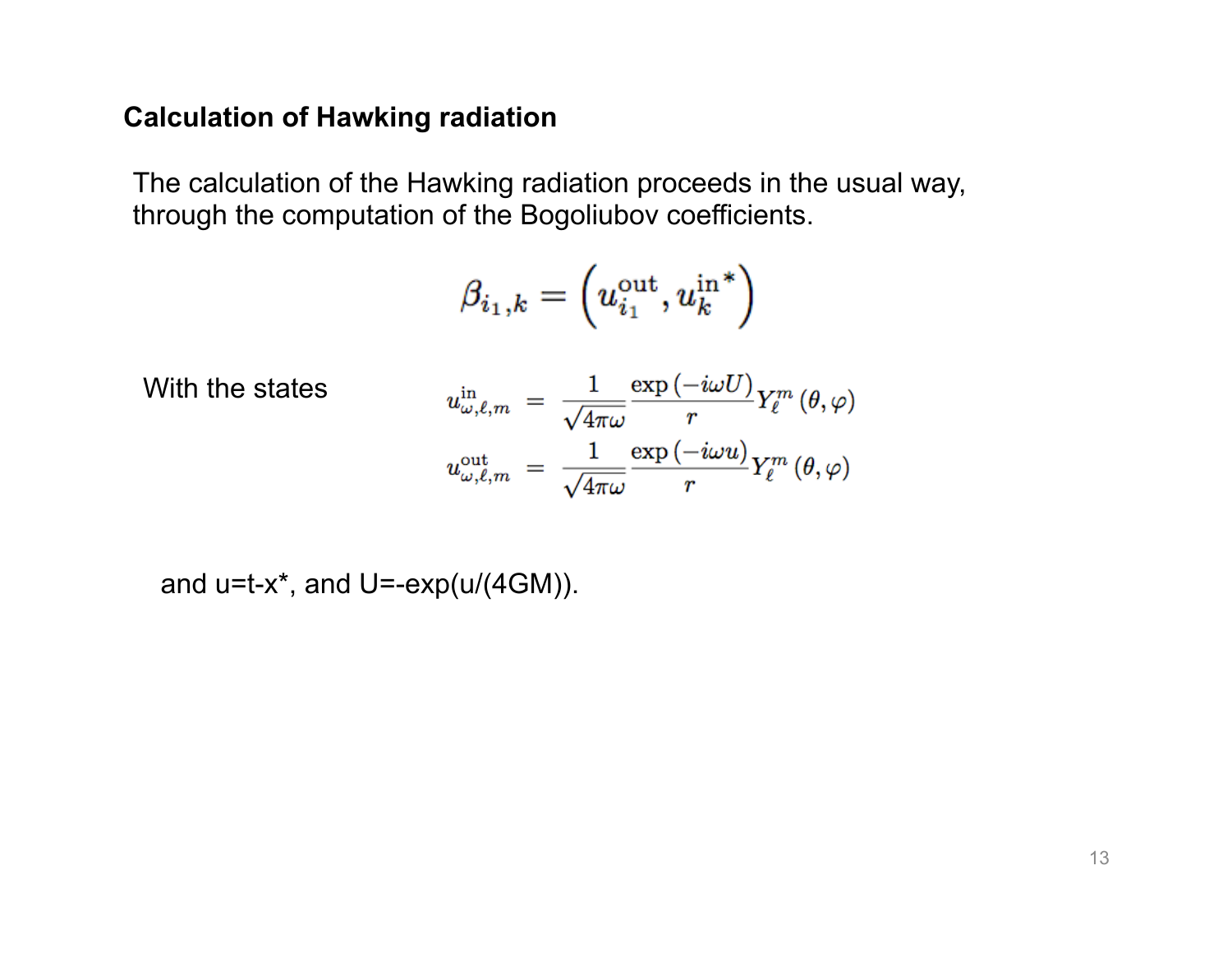The usual calculation (modified to computing it with the spherical modes) yields an expression for the number operator of the out photons in terms of the in states of the form,

$$
\langle \text{in}|N^{\text{out}}_{i_1,i_2}|\text{in}\rangle=\frac{t_{\ell_1}(\omega_1)t^*_{\ell_2}(\omega_2)\delta(\omega_1-\omega_2)}{2\pi\sqrt{\omega_1\omega_2}}\int_{-\infty}^{\infty}dz\exp\left(-i\frac{(\omega_1-\omega_2)}{2}z\right)\left(\frac{\kappa}{2}\right)^2\frac{\delta_{\ell_1,\ell_2}\delta_{m_1,m_2}}{\sinh^2\left(\frac{\kappa}{2}\left(z-i\epsilon\right)\right)},
$$

With  $z = u_2-u_1$  and  $i_1,i_2$  the labels associated with the in and out states.

This expression has problems at z=0, hence the addition of the iε term. In our approach, discreteness leads to  $|z|$  L<sub>Planck</sub>, so that problem is eliminated. This is similar to the heuristic cutoff that had been proposed by Agullo, Navarro-Salas, Olmo and Parker PRD80, 047503 (2009). The corrected expression for the Hawking radiation is,

$$
\langle \text{in}|N_{i_1,i_2}^{\text{out}}|\text{in}\rangle = \frac{|t_\ell(\omega)|^2}{\exp\left(2\pi\omega/\kappa\right)-1}-\frac{\kappa^2\ell_{\text{Planck}}}{96\pi^3\omega}
$$

Notice that it is remarkable that the cutoff that arises naturally is Lorentz invariant.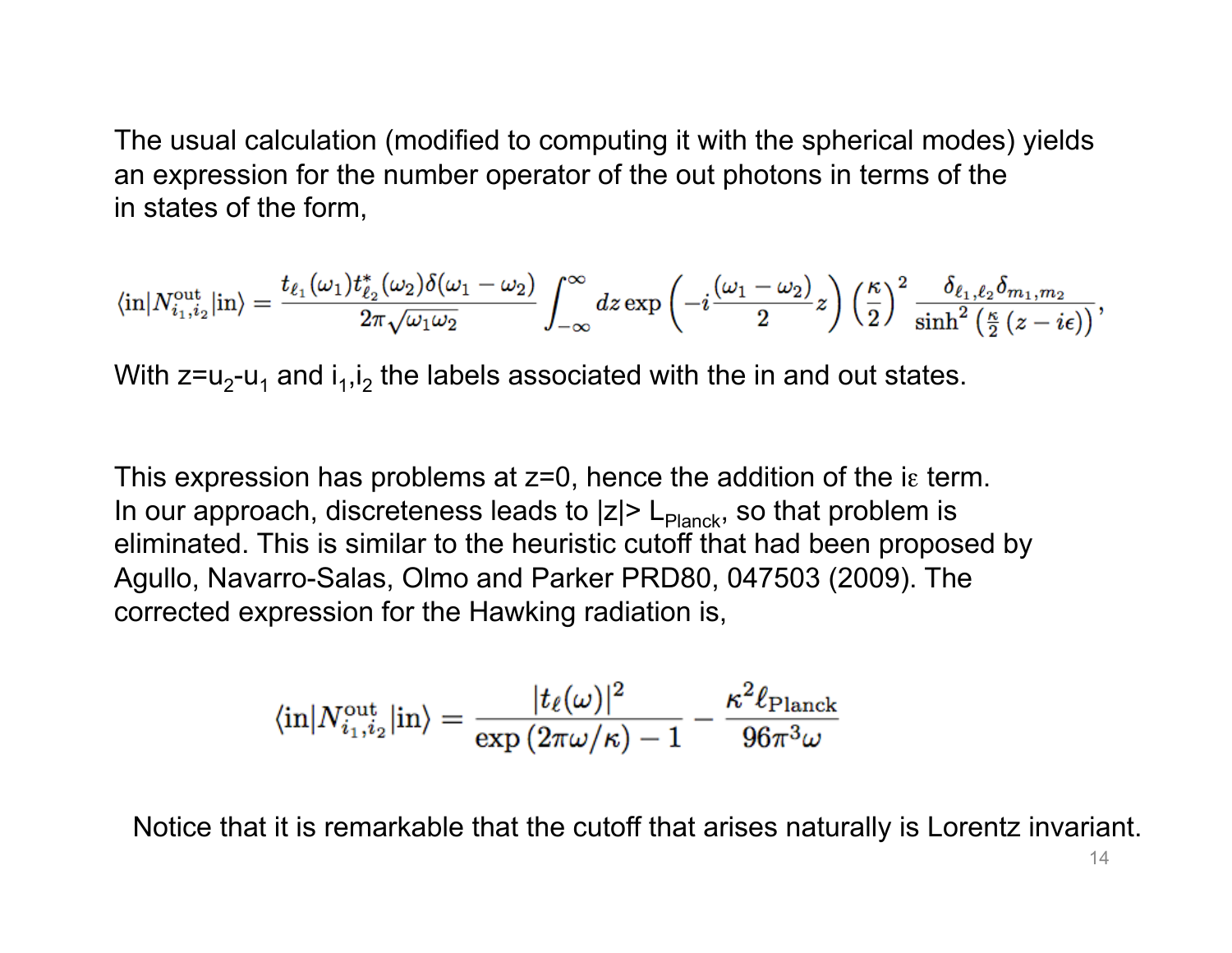### **Future work:**

It is unrealistic to consider a background state highly peaked around the Schwarzschild mass, in general there will be some spread. That leads to a fuzziness in the lattice picture and the emergence of non-locality in the theory.

An important issue is that the presence of the discrete structure violates Lorentz invariance. This may improve by considering superpositions of backgrounds of different masses, but it may require restrictions on the type of matter fields that can be considered. Details coming soon.

The finiteness introduced by the lattice opens hopes for back reaction calculations. Work is under way, but it is not straightforward, since one needs to operate in the lattice and there are no easy approximations to work with.

More details at: arXiv:1312:3595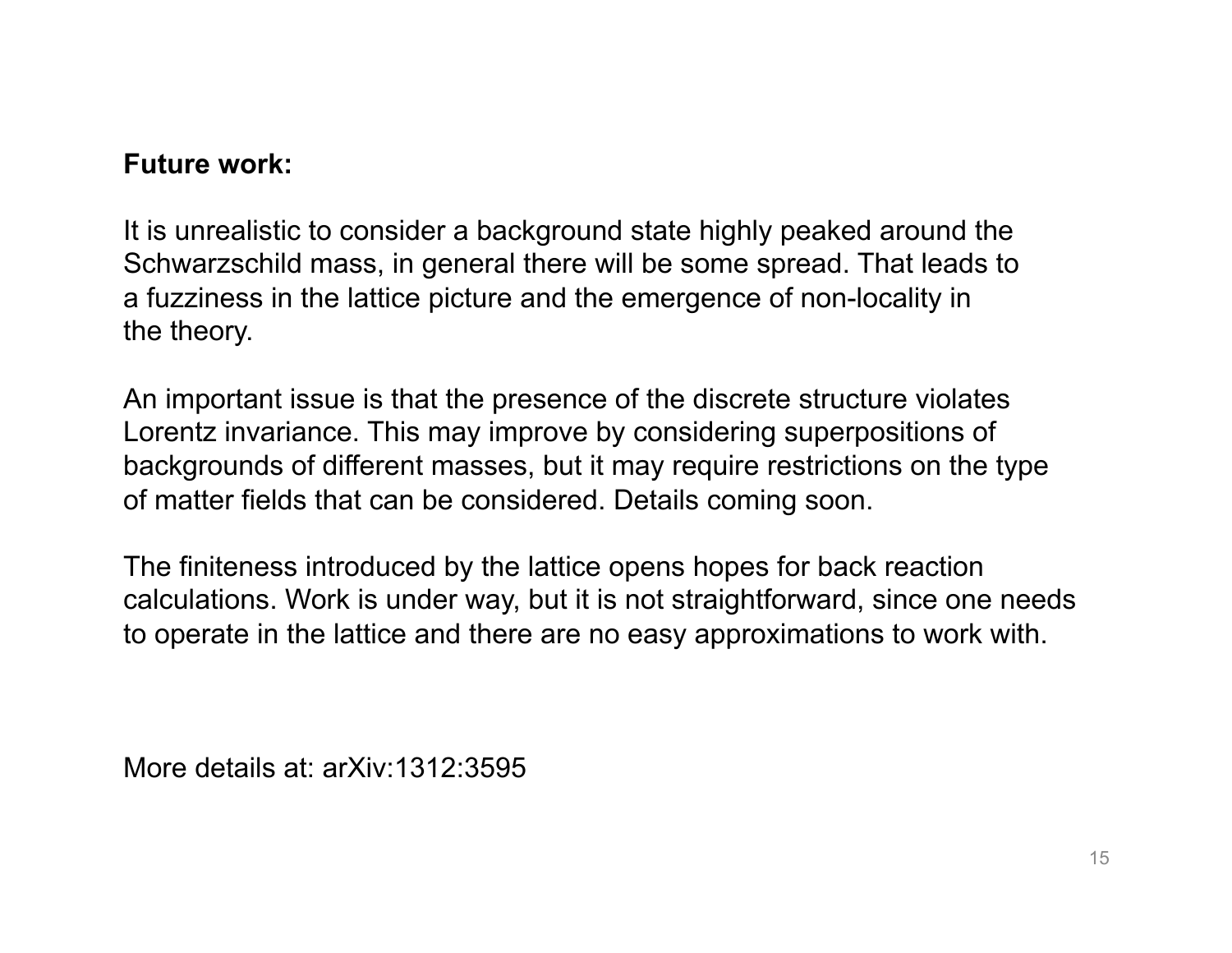## **Tentative paradigm of evaporation?**

The elements present in the background quantum space-time suggest intriguing possibilities for the paradigm of black hole evaporation. Starting from the Ashtekar-Bojowald paradigm,



And if one uses the "nice slices" construction to justify the Hawking radiation,



The condition of the quantization of areas implies that only a finite number of "nice slices" can be fit into the black hole.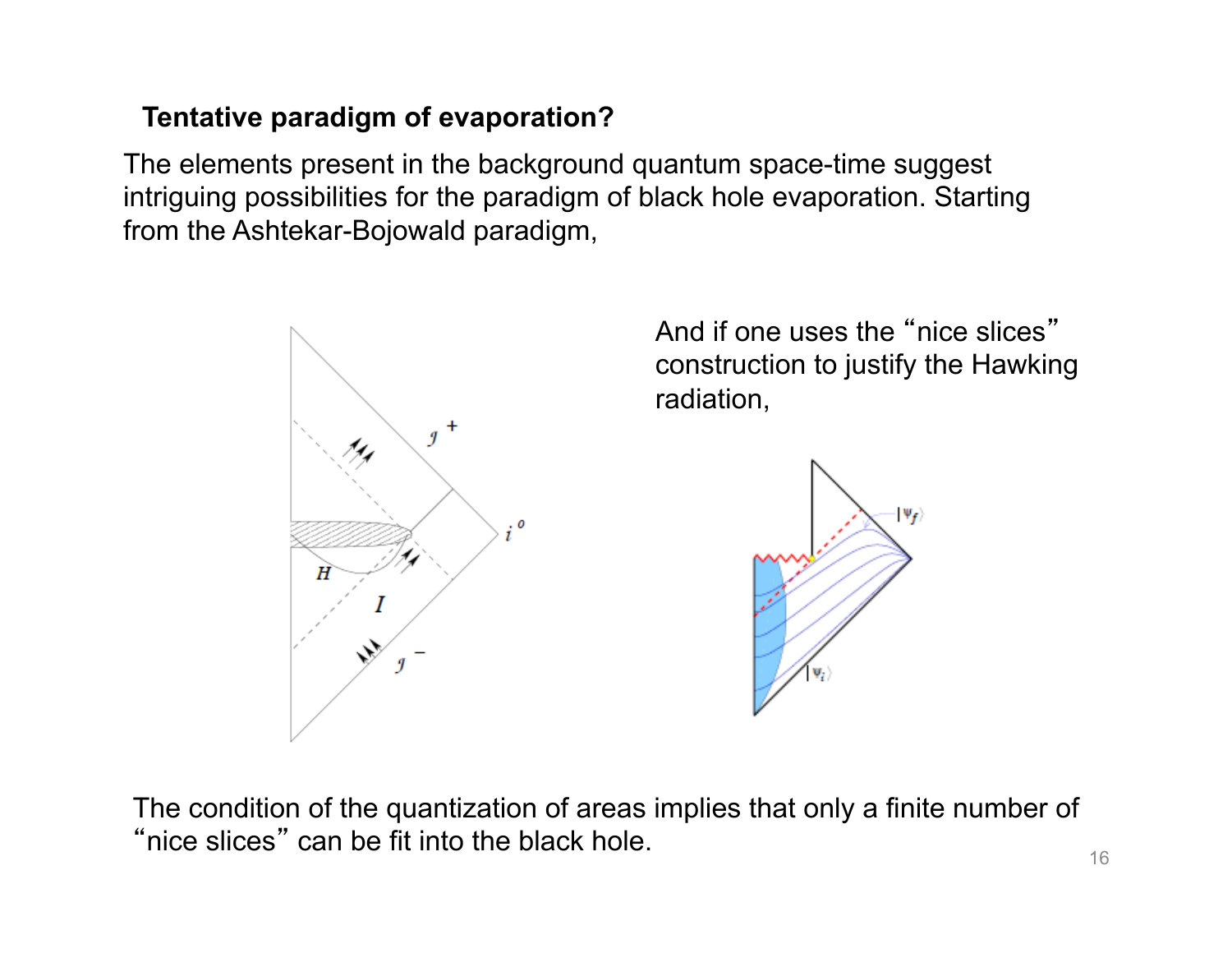That finite number of nice slices implies a finite duration for the evaporation of the hole. Working out the numbers one gets:

# of slices: Int((2GM)<sup>2</sup>/L<sup>2</sup><sub>Planck</sub>) for an external observer evaporation stops at that number times 2GM/c, which gives:  $t_{\text{evap}} = 8 \text{G}^3 \text{M}^3 / (\text{hGc}^4)$ 

Which suggests that the black hole stops evaporating while the black hole is still large. Arkani-Hamed et al. had proposed a similar mechanism arXiv:0704.1814.

The radiation that fell into the hole now leaks out through a white hole similar to the one first envisioned by Hawking.



Information out via white hole, radiating slowly,

17 This provides a solution to the information paradox without firewalls. It has elements in common with the "Planck stars" of Francesca and Carlo, but the mechanism is different.